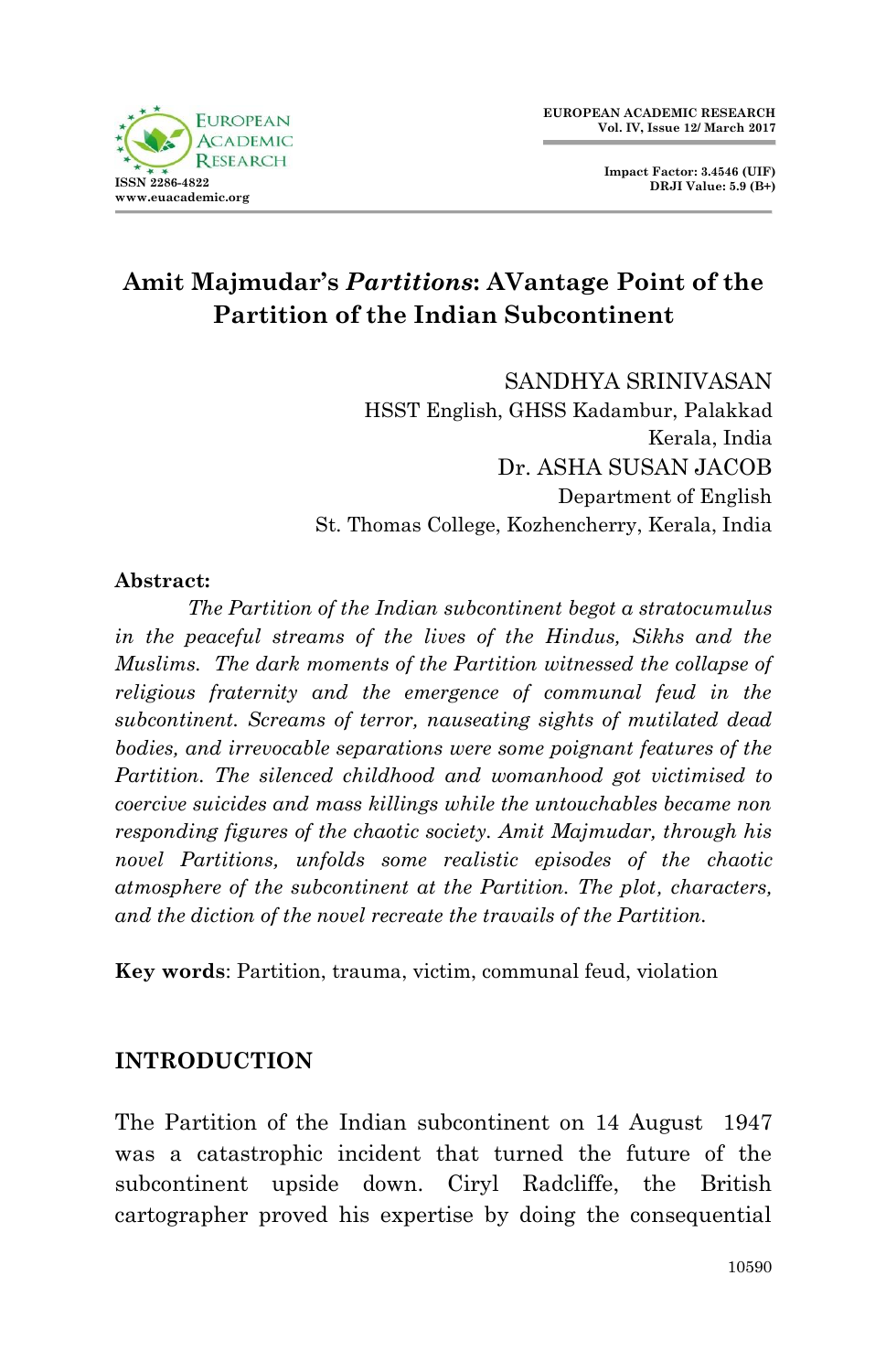Sandhya Srinivasan, Asha Susan Jacob*-* **Amit Majmudar's** *Partitions***: AVantage Point of the Partition of the Indian Subcontinent**

act of drawing the Raddiffe line across the bosom of the map of the Indian subcontinent which caused to invite ceaseless bloodshed on the frontier. The Radcliffe line, with the sharpness of a scythe, cut the subcontinent into two parts-- India and Pakistan--thereby separating the siblings, Hindus and Muslims. *The Other side of Silence* by Urvashi Butalia, which can be addressed as an anthology of the Partition memoirs states that almost ten lakhs of people were killed and around seventy-five thousand women were kidnapped and raped at the time of the Partition (4). The Partition witnessed the most heinous forms of violence like castration, tattooing, and mutilation of sexual organs. Women and children were the weaklings among the victims of the Partition. They were victimised to the violence performed by the "own" and the "alien" patriarchal clans. Hence, trauma spun the warp and woof for the horrendous experiences unleashed by the Partition. This paper intends to aim at drawing a panoramic view of the event of Partition through the fictional terrain of *Partitions*, a true to life novel written by Amit Majmudar.

## *PARTITIONS***: A TAPESTRY OF THE PARTITION**

The Partition and its aftermath have ignited the stream of thoughts of the writers of the subcontinent of any time. The genre of Partition fiction is rich with throbbing and empathizing novels and stories. Among the post-partition novels, *Partitions*by Amit Majmudar bears a unique status by virtue of its verisimilitude. The novel that reflects the severance of a mother and her twins at the time of the partition turbulence symbolises the partition of Mother India and the severance of the twins, Hindus and Muslims.

The untold experiences from real life situations raise hoods in *Partitions*. The historically silenced voices of women, children, and the untouchables start speaking through the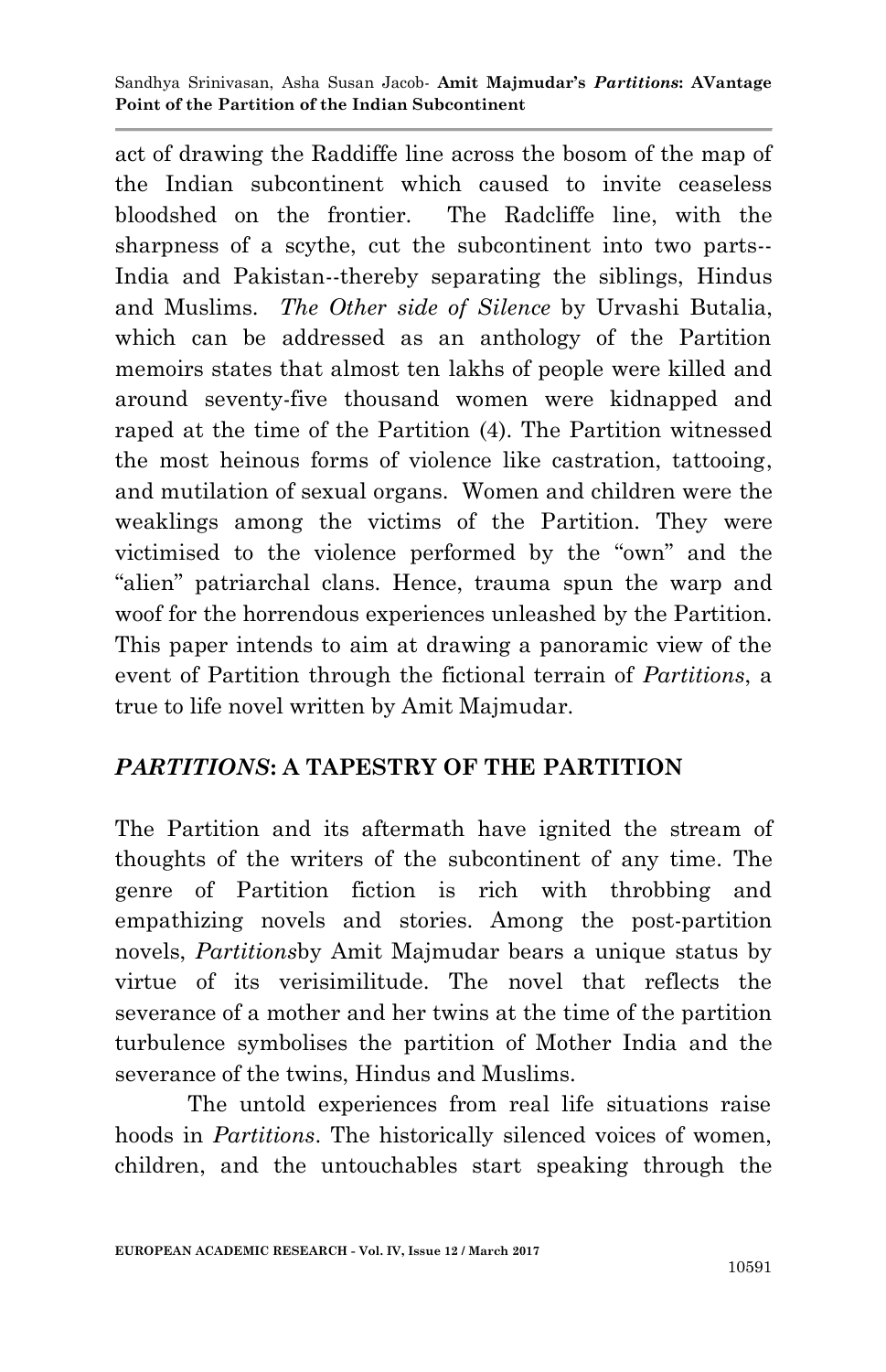Sandhya Srinivasan, Asha Susan Jacob*-* **Amit Majmudar's** *Partitions***: AVantage Point of the Partition of the Indian Subcontinent**

fictitious characters like SimramKaur, Mayarani, and above all the two kids--Shankar and Keshav.

Hardships of sexual violation, alienation, deracination and orphaned childhood are recreated with a realistic effect in the novel. The two boys Shankar and Keshav represent the cursed childhood mutilated by the Hindu-Muslim hordes at the Partition. The description of the tedious journey of the two boys brings home the plight of orphaned childhood whereas the description of the hardships of Simran Kaur, a female Sikh teenager, brings home the savagery of three human scavengers. Even in the midst of the fire spitting repercussions of the Partition, the spell of love is chanted by Ibrahim Mazud, a Muslim doctor from the west Punjab, who strives to conjure up the spirit of humanity.

#### **VIOLENCE, HOMICIDES, AND SEXUAL DEPRAVITY**

Revenge is the psychological fact behind violence. The first chapter of the novel entitled "Connections," gives a verbal picture of the chaos created on the India-Pak frontier. Violence eruptsin an uncontrollable manner as a result of communal reprisals. When the railway station in Lahore heaves due to the hectic movements of the Hindus who take to their heels towards India, the East Punjab witnesses the clinic of Dr. Ibrahim Mazud, a workaholic humane Muslim doctor, being collapsed along with a number of other Muslim buildings. In Lahore, when Sonia, the Christian untouchable widow of the Brahmin doctor Roshan Jaitly stays stunned on the platform with her twins Shankar and Keshav to board the train to India, she gets separated from her sons. Coercive migration and accidental separations of parents and children at the Partition are prefigured through the plight of Sonia and her twins. "As the violence increased, however the migrations took an urgent and treacherous character; convoys were ambushed, families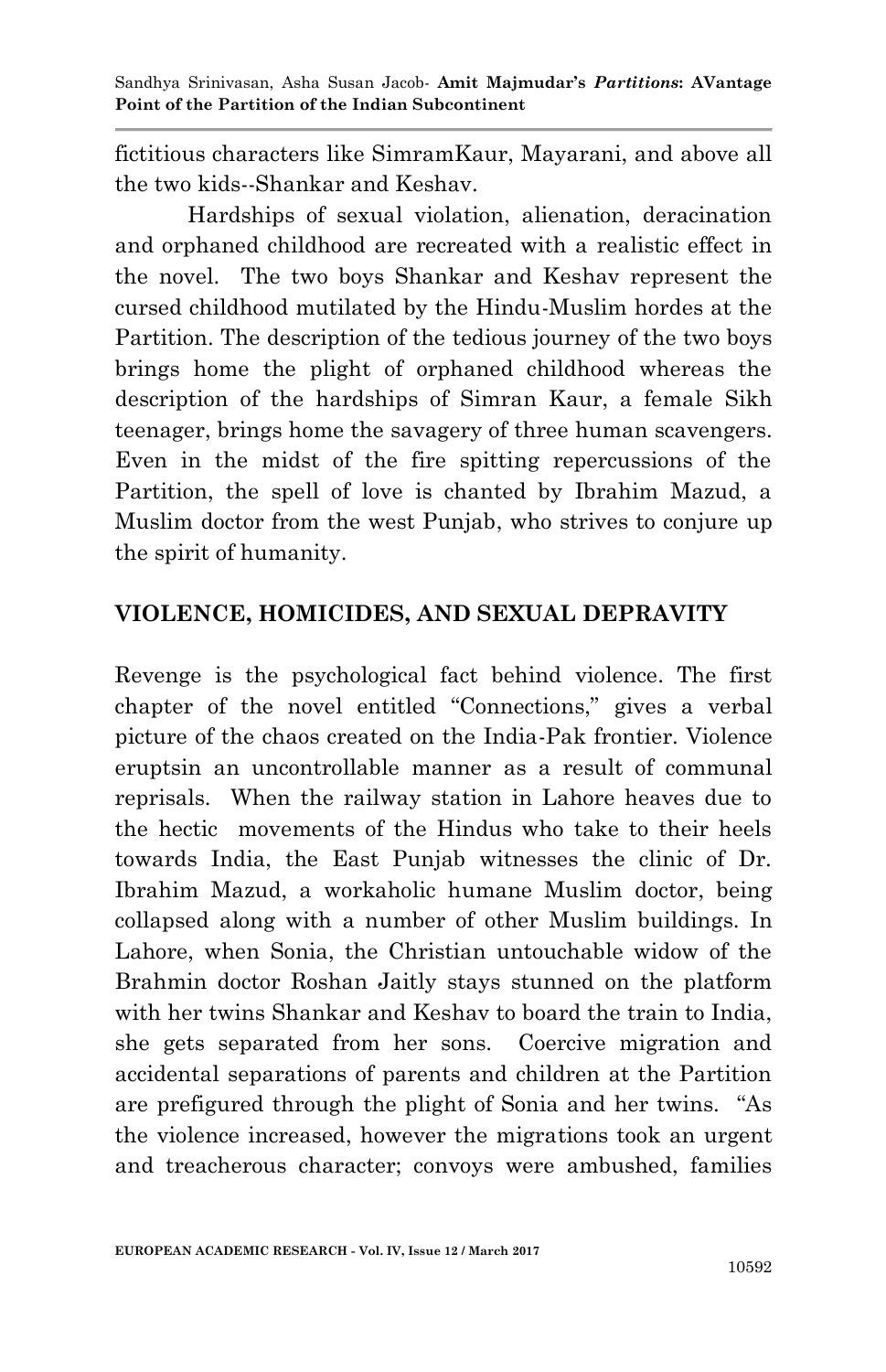separated, children orphaned, women kidnapped-and whole train loads massacred" (Menon and Kamla 35).

The course of development of violence takes on different forms like disfigurement, mutilation, disembowelment, castration etc. The novel draws a gaudy picture of the catastrophic outcome of communal reprisal through the description of a historical incident of a train from Lahore to Amritsar bearing Hindu and Sikh migrants being attacked by some Muslim hooligans:

> "The platform will stay quiet as the train inches into place. The absence of anyone on the roof, maybe or the emptiness of the windows. The station master will part the crowd and throw wide a compartment door. The first gush will reach his feet. He will skip back and leave his sandals in place, soaked, the bottom step still dripping" (Majmudar41-42).

The communal feud especially targeted the women folk of both the religions. The episodes of sexual savagery bring to surface the patriarchal arrangement of gender relations. The most pronounced form of violence was unleashed towards the female body as an object of communal reprisal. The mean patriarchal attitude of treating woman as a sexual commodity finds solid root in the comment made by Qasim: "The money these days,"Qasim explains, "is in girls'' (Majmudar95).

The status or honour of a Hindu or Sikh community was determined by the honour of the women of that particular community. So the patriarchal sector of the religion was so vigilant to preserve the chastity of the womenfolk, at any cost. Naturally, the two rival nations wanted to dishonor each other by dishonouring women of their rival community. Consequently, at the Partition Hindu-Sikh women were victimised by the attacks from the men of their own religion too. Being born as women, they were denied their right to opt for a chance to survive. The Sikh women in Simran Kaur's family in the novel, pull through the crisis of violence inflicted by the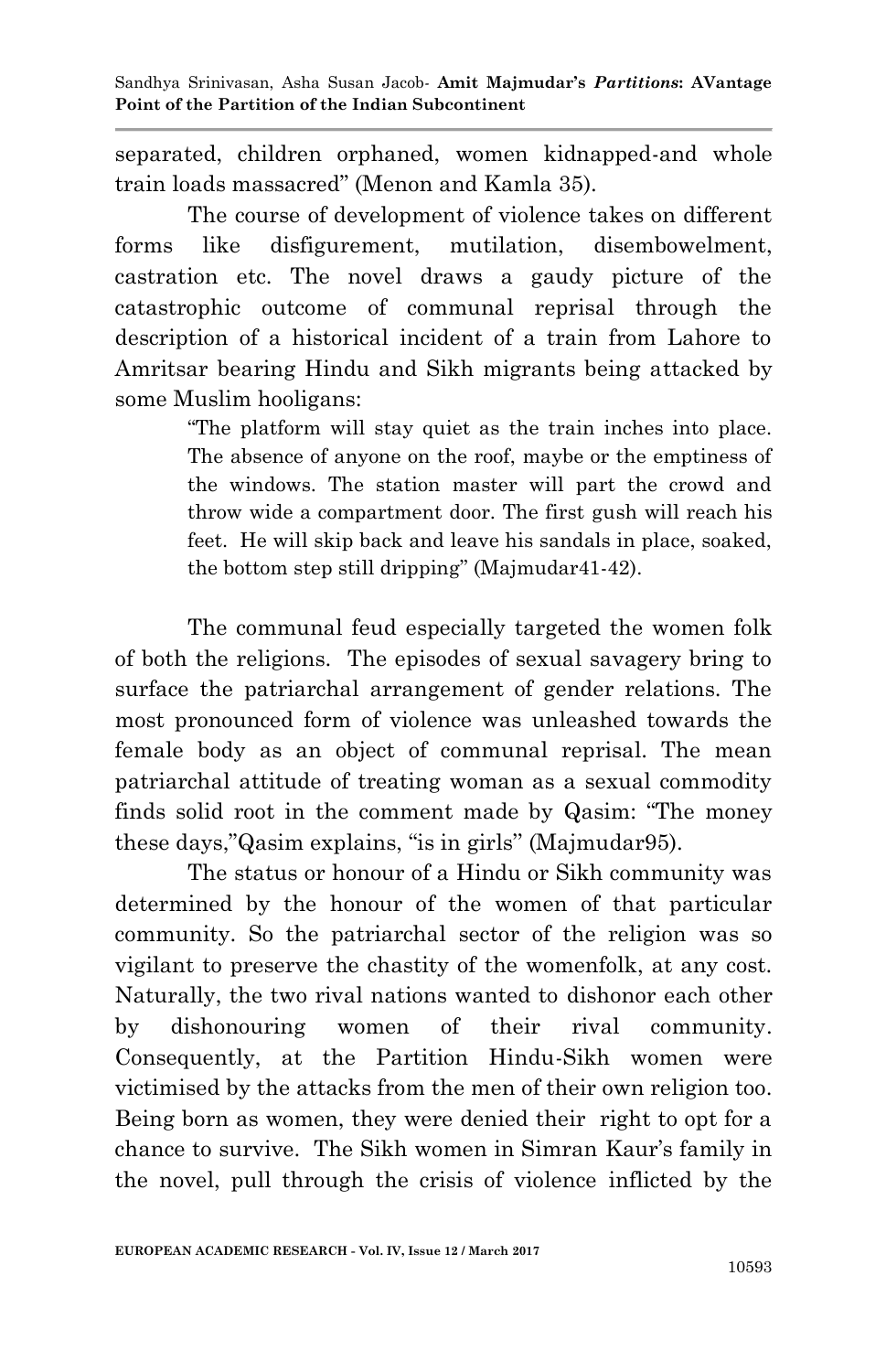men folk of the same family. The massacre was done as part of saving the chastity of their women.

> His brother, he realizes, is right. It must be done; it is the only way to protect them. It annihilations were all then they might as well risk flight. But the women and the boy risked something worse. To line in their shacks: his girls, their wives, daily servitude, and nightly violence, in a few years not even remembering their true nature… Dying Sikh for being a Sikh: this must be the women's glory. (Majmudar 39)

At the stage of utter helplessness, the women did not have any other option than embracing suicide or getting yielded to mass killing destined by their men. The men folk of these communities had never taken such incidents as actions of violence, but they regarded those suicides as heroic deeds to be honoured. Some consensus that led to violence against women are "patriarchal notion of safeguarding honour" (Menon and Kamla 58).

Partition was the time when women were enslaved to the "shame-fear-dishonour syndrome" (Menon and Kamla59) which grabbed those women who were subjected to sexual violation by the men of other communities. As part of seeking rescue from the shame-fear-dishonour syndrome, most of those women resorted to the act of committing suicide, whereupon the menfolk started honouring by praising it as a deed of courage. The Hindu-Sikh women who were abducted by Muslim hooligans were compelled either to choose a life with the kidnappers or to choose a life of call girls at the zenana of nawabs: "certain nawabs are paying three thousands rupees for each piece…" (Majumdar95).

## **TRIUMPHALISM OF TRAUMA OVER MUTILATED CHILDHOODS**

The term *trauma* represents fatal experiences and human mind's belated response to the events through recurring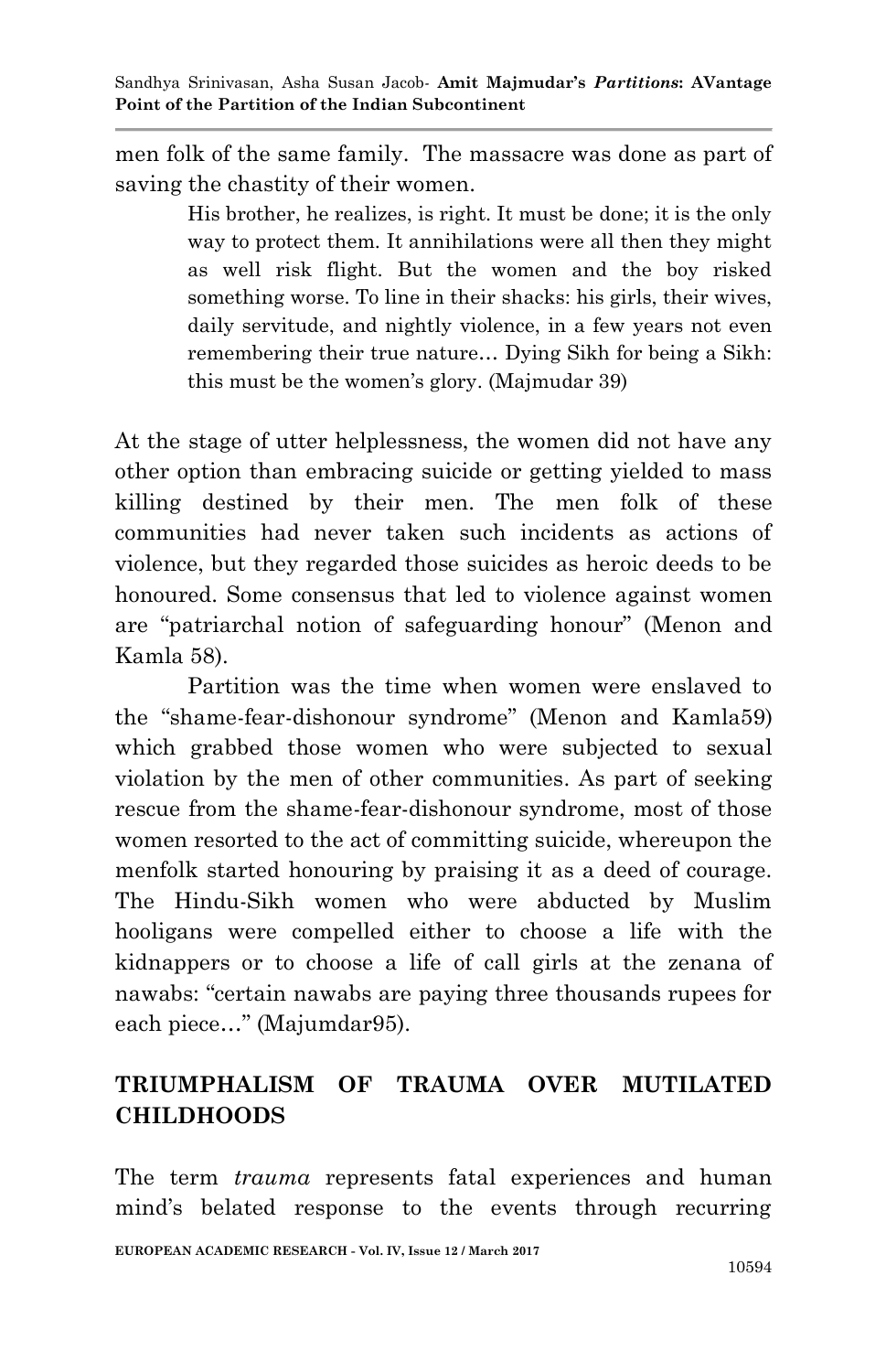hallucinatory dreams. To borrow the word of Cathy Caruth, trauma is "the oscillation between a crisis of death and the correlative crisis of life" (Caruth7). The cataclysmic events related to the Partition caused trauma to win victory over innocent childhoods. Childhood and adolescence are two productive phases that make a human life no more sordid, but solid. The Partition holocausts ruptured the lives of thousands of children and teenagers who got victimized by the traumatic events which made them get yielded to post traumatic stress disorder.

The two children Shankar and Keshav, the twins born to the Brahmin doctor Roshan Jaitly and the untouchable Sonia, are two fictitious characters echoing the traumatised lives of thousands of children who were pulled through the Partition saga. Keshav and Shankar, the two kids of six years old, begin their encounter with the partition trauma on the railway platform at the Lahore station where they get separated from their mother Sonia. The novel narrates their physical trauma: "Keshav just makes it: forearms, stomach, fall just a second later… He hits the tracks, tumbles and skids a few feet and come to a stop in the train's monstrous shadow" (Majumdar 11).

Thorns of trauma appear to be embedded in the trajectory of Shankar and Keshav. The boys meeting with Saif, a Muslim who is engaged in the job of kidnapping orphaned Hindu boys, becomes a cause for them to reach the house of Shanaz Bibi who has been searching for a wise Hindu boy to make him her foster child. The conspicuous conspiracy between Saif and Shanaz Bibi arouses suspicion in the minds of the kids. Their mental trauma increases as the delay in meeting their mother gets longer. While escaping from the house of Shanaz Bibi, Shankar cannot keep going with Keshav due to his illness called "blue disease."

The emotional trauma of the boys reaches its zenith at the hands of a gang of Hindu hooligans. The rioters are least concerned about the safety of the two kids; they try to relish a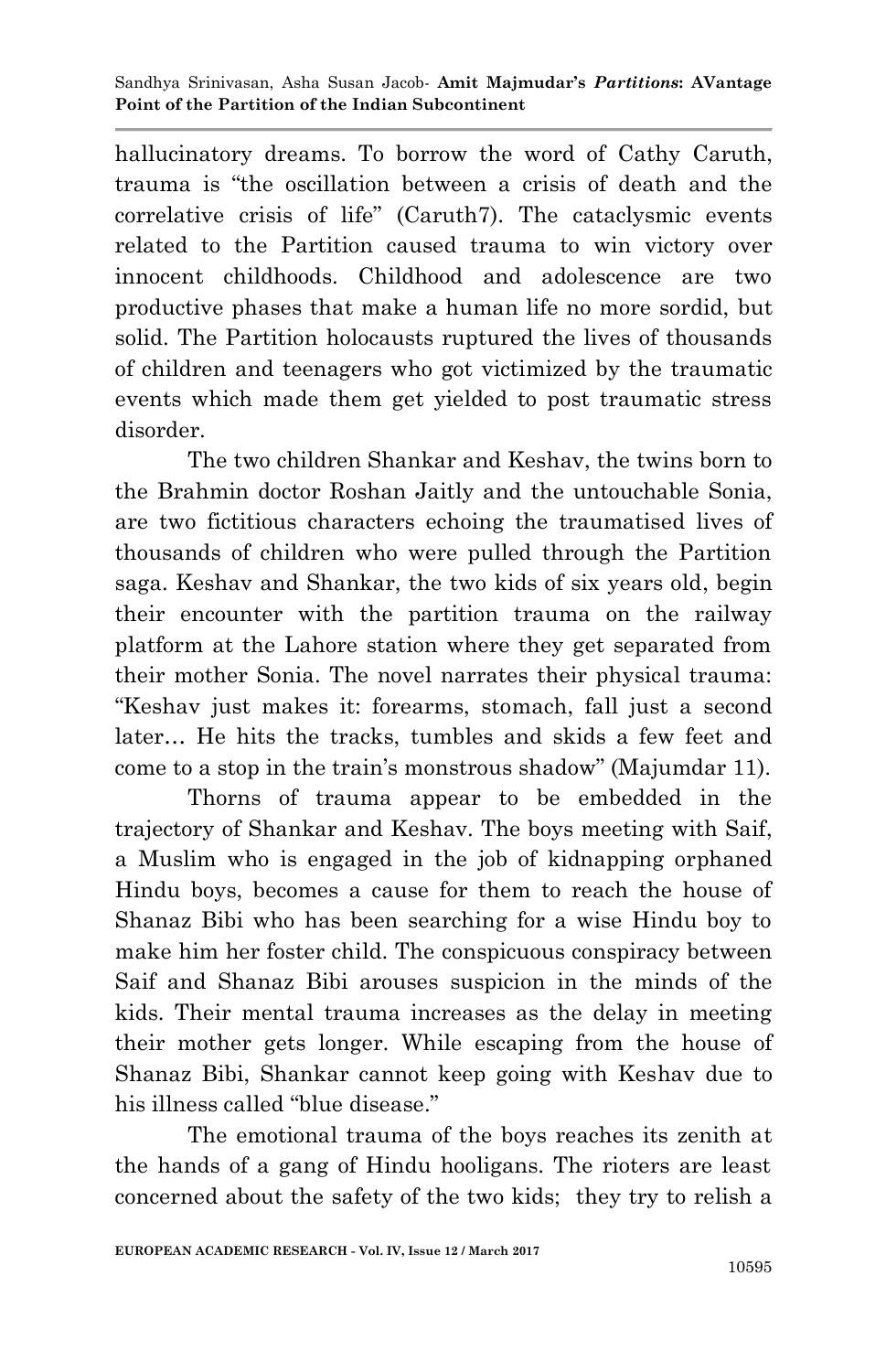sadistic pleasure out of the dejected condition of the kids. The Partition was a time when the child community of the East and the West Bengals got victimised to a chain of attacks and reprisals. It was a time when childhood was measured with the yardsticks like religious identity, caste system, and sexuality.

If the hardships of Shankar and Keshav weave the central threads of the traumatic plot of the novel, Simran Kaur's life seems to be a reminiscence of traumatised gendered sexuality. Being a teenager, Simran is susceptible to every kind of heinous outcome of the Partition which any child or teenager is vulnerable to. Being a female teenager, Simran's experiences bear the shade of the struggling of the marginalised sector of any society which is none other than the female sector itself. Being a female adolescent, she is doubly traumatised. The emotional trauma of Simran takes its root from her own patriarchal domestic realm where she remains shocked at the gun point of her father and his cousins. The unexpected chain of dreadful sights of the mass homicides of her mother and her siblings makes her shudder and emotionally desiccated. The physical anarchy generated around her puts her mind under stress. She starts exhibiting light symptoms of post traumatic stress disorder like insomnia. The corpses of her father, mother and siblings create some sort of empathy in her. She feels as if she were a dead body and she lies near her mother's dead body. The wetness of blood oozing from her mother's dead body does not generate any repulsion in her, on the other hand an abnormal numbness swallows her. Simran's trauma reaches its zenith when she falls in the hands of the triad--Ayub, Saif, and Qasim; "Qasim and Saif have got down, their bared teeth and eyes gleefully white while Ayub strips Simran of her clothes" (Majumdar132).

Keshav, Shankar, and Simran Kaur are portraits of mutilated childhood and teenage at the Partition. Series of violent attacks and riots made millions of children acquiescent to psychological trauma and post traumatic disorders.The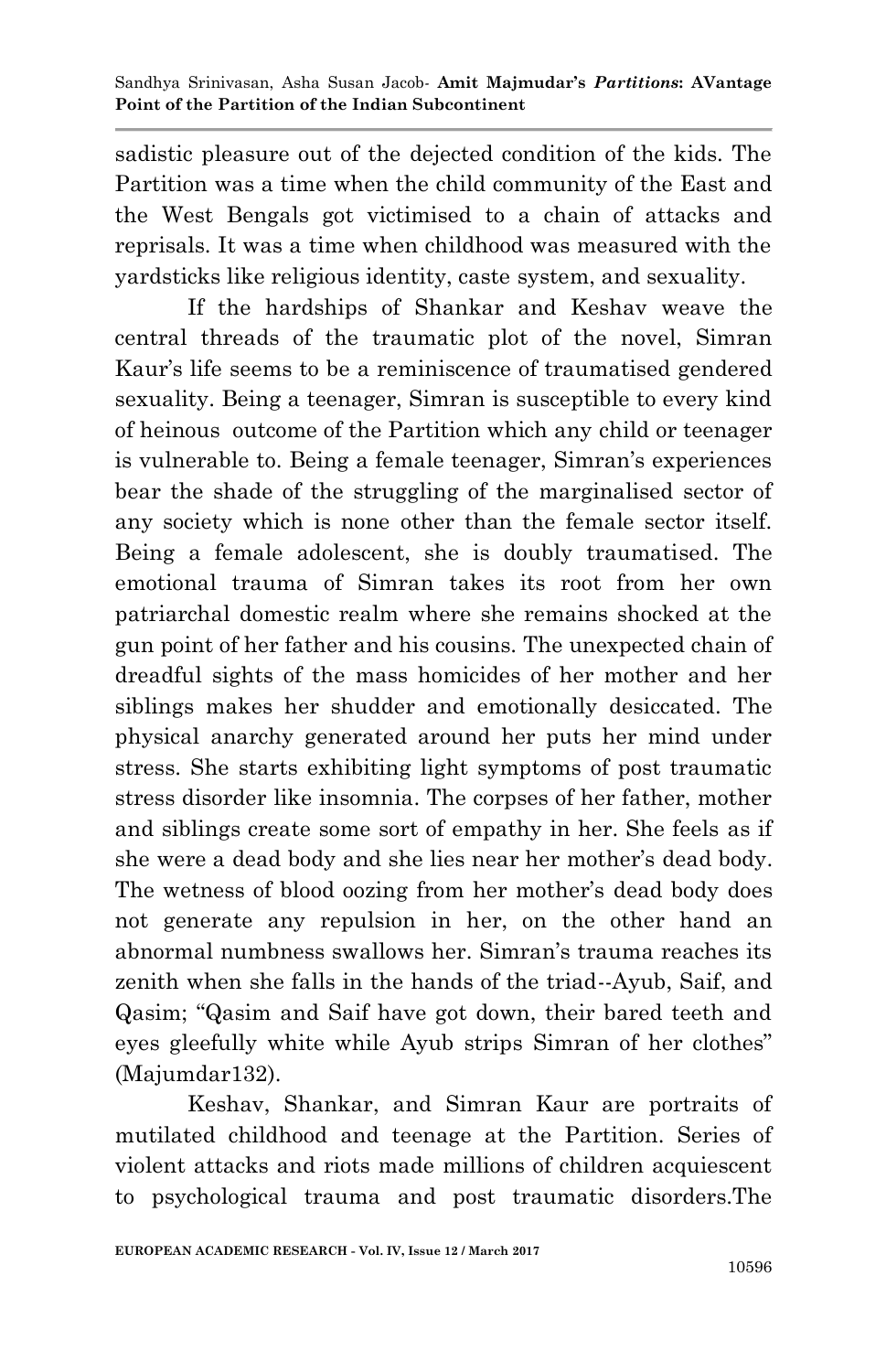Partition witnessed the monopoly of trauma which had overpowered the psychological terrain of children and women.

## **THE PASSIVITY OF UNTOUCHABILITY**

The untouchables at the Partition accepted a detached attitude towards the events related to the Partition as they were not included either in the Hindu community or in the Muslim community. The Harijans or the Dalits were the untouchables in the Indian society. The Dalit children regarded the Partition events as great bliss as they could easily inspect the abandoned houses of both the Hindus and the Muslims and loot valuable items. The marvelous fact behind their detachment towards the Partition was that they were not affected either emotionally or physically by the brutalities unleashed by the Hindu-Muslim communities. They felt blessed that both the Hindus and the Muslims excluded them from attacks as they were untouchables.

*Partitions* draws the picture of Dalit teenagers at the Partition through the character named Mayarani who provides Shankar and Keshav with food and shelter for a single night at the time of the Partition. At that particular night, she is on the roof of an abandoned house as she aims at piling up as many articles as she can, from the house. The Muslim rioters time and again threaten her and her friends, but they are not frightened in the least: "why would I be afraid? They come sometimes and shout at me. But no one dares touch me" (Majumdar125).The identity crisis inflicted by the castes system that had once existed in the subcontinent really made the Dalits take an indifferent approach to a severe crisis like the Partition.